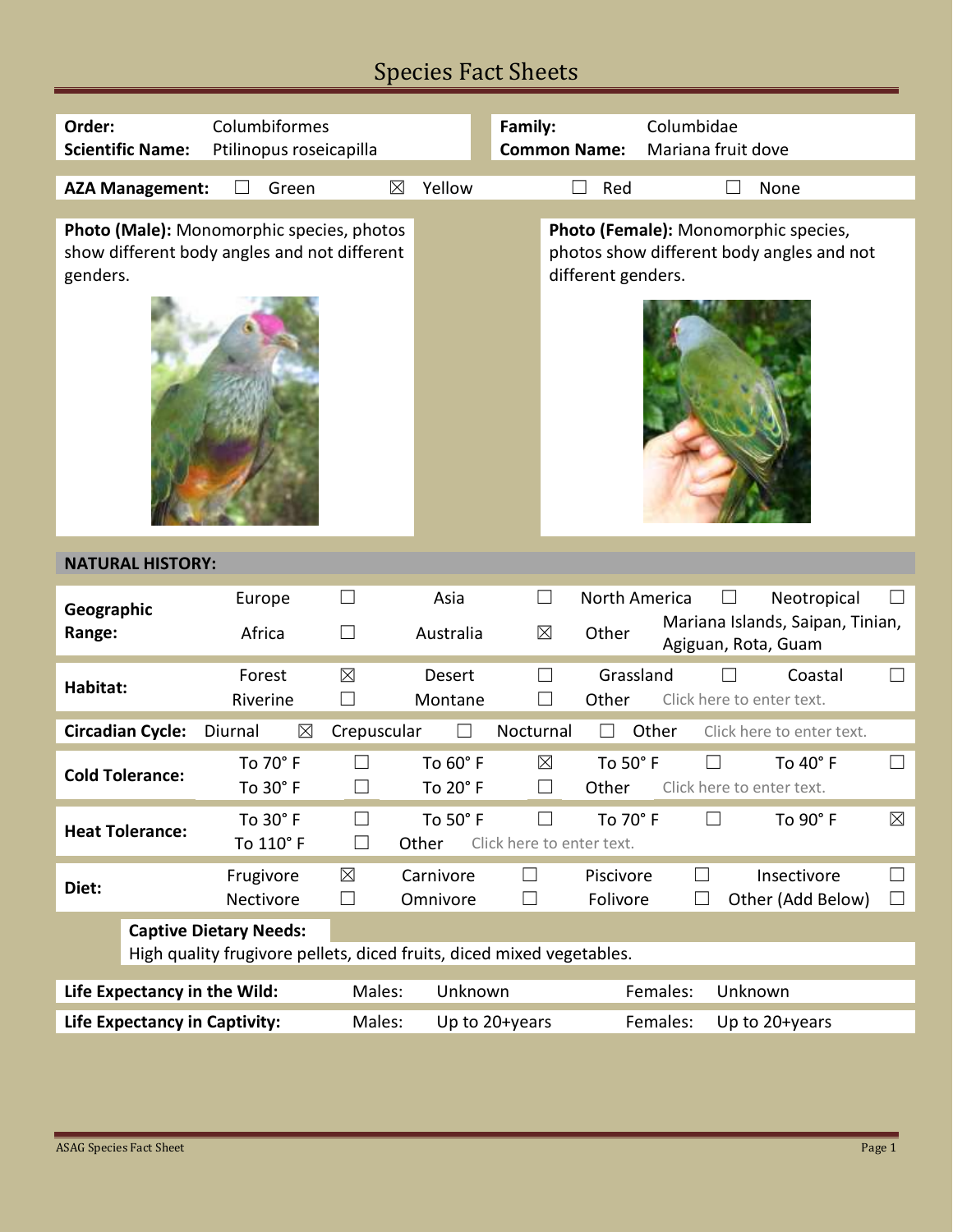## Species Fact Sheets

| <b>BREEDING INFORMATION:</b>                                                                                                                                                                                                                                                                                                                   |         |                                                                                                                                                               |                  |                          |                               |         |                                                                                                                                                                |  |  |
|------------------------------------------------------------------------------------------------------------------------------------------------------------------------------------------------------------------------------------------------------------------------------------------------------------------------------------------------|---------|---------------------------------------------------------------------------------------------------------------------------------------------------------------|------------------|--------------------------|-------------------------------|---------|----------------------------------------------------------------------------------------------------------------------------------------------------------------|--|--|
| <b>Age at Sexual Maturity:</b>                                                                                                                                                                                                                                                                                                                 |         | Males:                                                                                                                                                        | $1 + year$       |                          | Females:                      |         | $1 + year$                                                                                                                                                     |  |  |
| <b>Courtship Displays:</b>                                                                                                                                                                                                                                                                                                                     |         | Frequent calling, male pursues female, some allo-preening                                                                                                     |                  |                          |                               |         |                                                                                                                                                                |  |  |
| <b>Nest Site Description:</b>                                                                                                                                                                                                                                                                                                                  |         | A collection of small twigs placed in a tree branch fork oron an artificial<br>platform.                                                                      |                  |                          |                               |         |                                                                                                                                                                |  |  |
| <b>Clutch Size, Egg Description:</b>                                                                                                                                                                                                                                                                                                           |         | 1 white egg                                                                                                                                                   |                  |                          |                               |         |                                                                                                                                                                |  |  |
| <b>Incubation Period:</b>                                                                                                                                                                                                                                                                                                                      | 18 days |                                                                                                                                                               |                  | <b>Fledgling Period:</b> |                               | 14 days |                                                                                                                                                                |  |  |
| <b>Parental Care:</b>                                                                                                                                                                                                                                                                                                                          |         | Incubation, brooding and feeding provided by both parents.                                                                                                    |                  |                          |                               |         |                                                                                                                                                                |  |  |
| <b>Chick Development:</b><br>Fledge at 14 days but weak flight and naïve. Both parents tend to stay close to the<br>chick for up to 2 weeks. Increasing indepence with self-feeding beginning at 6 weeks.<br>Weaned at 8-12 weeks. Males and females are similar though the purple breast<br>bands on males may be more prominent when mature. |         |                                                                                                                                                               |                  |                          |                               |         |                                                                                                                                                                |  |  |
| <b>CAPTIVE HABITAT INFORMATION:</b>                                                                                                                                                                                                                                                                                                            |         |                                                                                                                                                               |                  |                          |                               |         |                                                                                                                                                                |  |  |
| Social Structure in the Wild:                                                                                                                                                                                                                                                                                                                  |         |                                                                                                                                                               |                  |                          |                               |         |                                                                                                                                                                |  |  |
| Single birds or mated pairs. Small flocks at abundant food sites.<br><b>Social Structure in Captivity:</b><br>Same as above. Males aggressively defend territory against other males.                                                                                                                                                          |         |                                                                                                                                                               |                  |                          |                               |         |                                                                                                                                                                |  |  |
| <b>Minimum Group Size:</b>                                                                                                                                                                                                                                                                                                                     | 1.1     |                                                                                                                                                               |                  |                          | <b>Maximum Group Size:</b>    |         | 1.1 but a pair will<br>tolerate offspring for a<br>few months.                                                                                                 |  |  |
| Compatible in<br><b>Mixed Species Exhibits:</b>                                                                                                                                                                                                                                                                                                | Yes     |                                                                                                                                                               | <b>Comments:</b> |                          | toward some columbid species. |         | They ignore non-columbids. Can be aggressive                                                                                                                   |  |  |
| <b>Optimal Habitat Size:</b>                                                                                                                                                                                                                                                                                                                   |         | Walk through flights work well. Can<br>be bred in smaller habitats. I estimate<br>20 ft. wide by 15 ft. high by 30 ft.<br>deep heavily planted to be optimal. |                  |                          |                               |         |                                                                                                                                                                |  |  |
| <b>Management Challenges:</b>                                                                                                                                                                                                                                                                                                                  |         | is unlikely 2 males can share a space.                                                                                                                        |                  |                          |                               |         | An almost 2 to 1 male to female chick survival. Pairs not easily formed but<br>consistent once formed. Holding space for extra males always in demand since it |  |  |
| INNITIANIAI CANANAENITC                                                                                                                                                                                                                                                                                                                        |         |                                                                                                                                                               |                  |                          |                               |         |                                                                                                                                                                |  |  |

### **ADDITIONAL COMMENTS:**

I have kept and bred the species in mixed species flights containing pied Imperial pigeons, pink pigeons, Nicobar pigeons, jambu fruit doves, wompoo fruit doves, Luzon bleeding heart doves. Bartlett's bleeding heart doves, white-throated ground doves, green-winged doves, pheasant pigeons and a variety of passerine species. The success of any mix is variable based on the size and quality of the habitat and behavioral